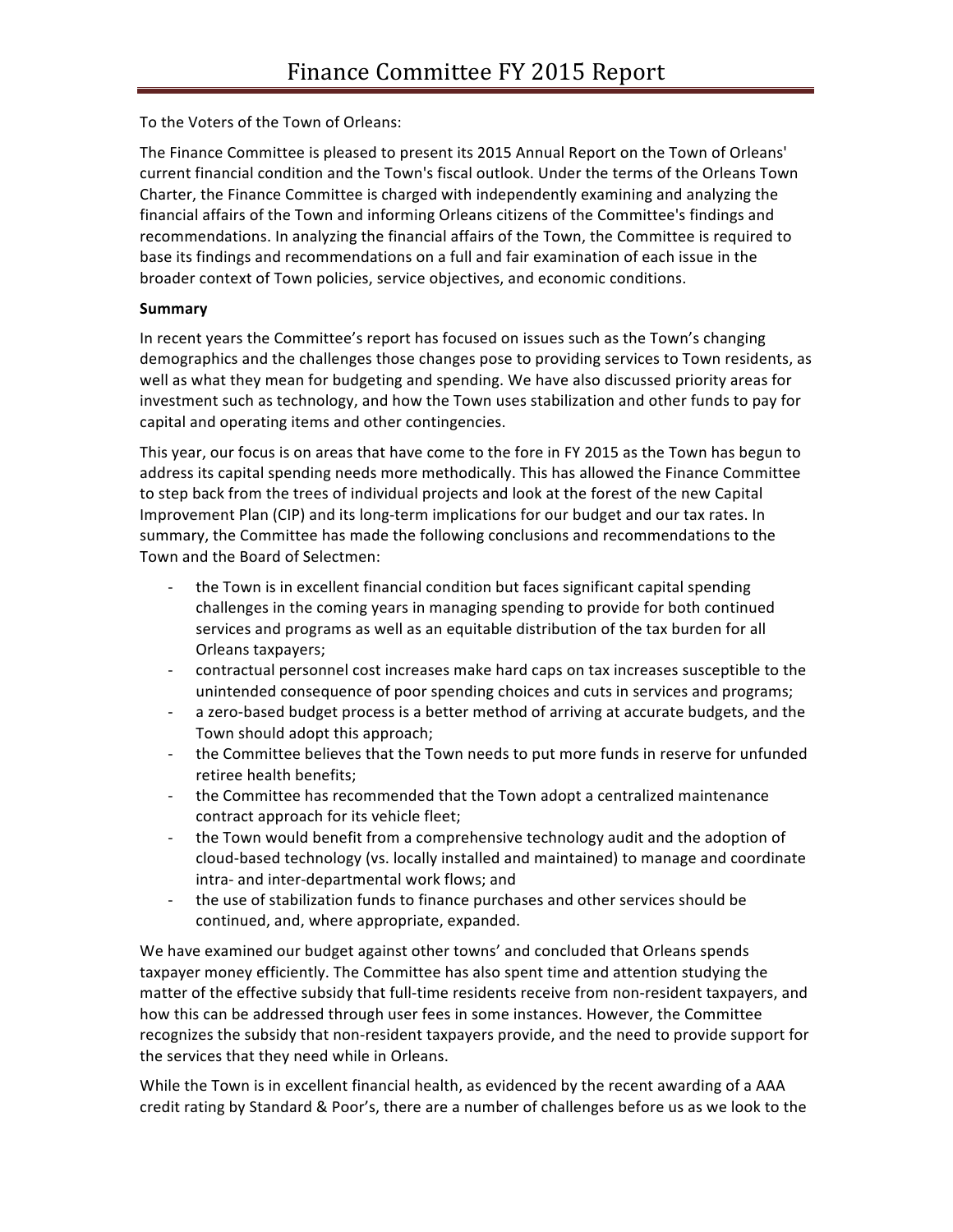future. How are we going to meet the Town's capital and infrastructure needs while controlling the growth of spending and its effects on taxes at a level that is affordable? Our capital investment needs are formidable in the coming years, portending potentially significant increases in tax rates to meet debt payment obligations. At the same time, total personnel expenses represent over 75% of our budget, and collective bargaining agreements stipulate fixed increases in these costs. Thus, achieving meaningful budget savings requires either improved productivity or a reduction in services that either holds headcount flat or reduces it.

This gives the Town very little room on the services side of the budget; given our capital needs, how are we going to meet non-salary service needs going forward? Minimizing annual increases in the operating budget will not make up for the resulting shortfall, as most departments, as well as the schools, have already or are cutting non-personnel expenses to the bone. Programs and their current service levels could be in jeopardy. When a budget must pay an increased salary, pension liability, healthcare cost, or debt payment, but is limited in increasing by some small percentage overall, it starts reducing or eliminating programs and capital spending. We must address this issue or be faced with potentially significant cuts in important programs for our increasingly elderly population, our youth, and our economically disadvantaged citizens, contradicting the Town's mission of responsible service provision.

Another issue that the Finance Committee continues to address with the Board of Selectmen is the budgeting process itself: while the Selectmen have begun the implementation of a zerobased budgeting process, the Board continues to impose a hard cap on annual budget increases. Any rational government body held to a maximum possible budget increase will take advantage of that by incorporating it into its budget without question. And in many cases these cumulative year-over-year increases have been based on decades-old starting points with no "reset" to today's reality.

The zero-based budgeting approach doesn't square up with a hard cap budget increase limit. Budgets do not always have to go up, and it is the Finance Committee's position that the Town of Orleans' budget should, on an annual basis, be entirely zero-based, with department heads basing their annual departmental budget request on purely physical needs to fulfill their respective missions, irrespective of the amount spent the previous year. This would produce a budget based not on last year's number, but on true needs to deliver the required services. Aggregated, this overall budget number could then be compared with a goal for a maximum budget increase set by the Selectmen, and adjusted accordingly. The Finance Committee believes strongly that this is a better, more effective methodology for arriving at budgets that address the Town's mission to deliver services rather than establish arbitrary limits on budget increases, which may or may not represent the Town's actual need on a department-bydepartment basis. In practice, the hard-cap percentage approach often has the unintended consequence of incentivizing departments not to spend budgeted funds on necessary goods and services this year as a way to ensure availability of funds for some other good or service next year. A zero-based budget approach removes these incentives and creates a better environment for controlling spending.

### **The Orleans Fiscal Year 2016 Budget**

The Fiscal Year 2016 operating budget that will be presented to Orleans voters for their consideration during the May 11, 2015 Town Meeting shows a 1.4% increase over the previous fiscal year, growing from \$30,621,890 for Fiscal Year 2015 to \$31,056,397 for Fiscal Year 2016. Non-school expenses will increase by 1.6% in FY 2016, while school expenses are projected to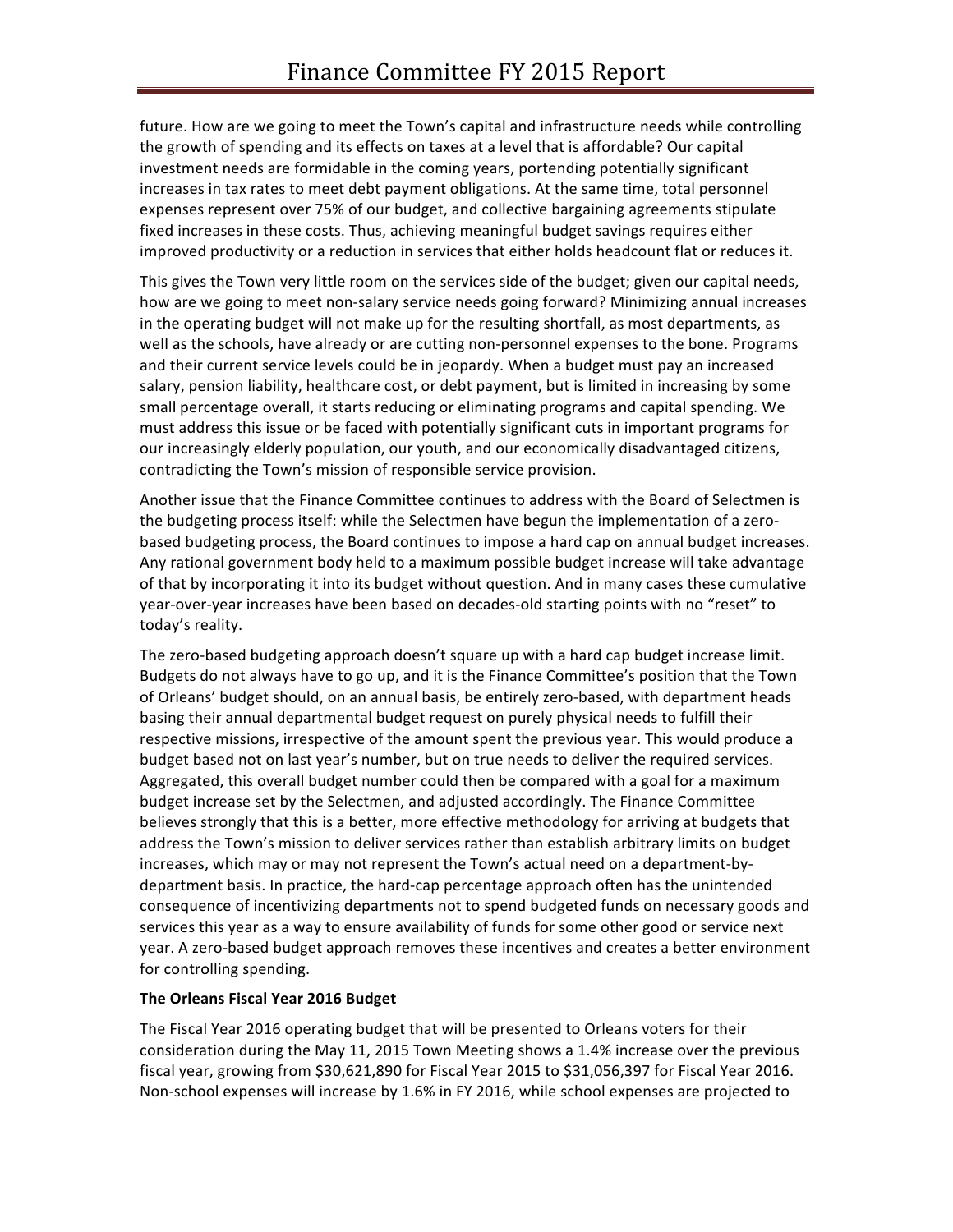increase by 1% over FY 2015. Non-property tax revenue is projected to decrease by 4% in FY 2016 from FY 2015. The Town projects a property tax increase of 3.6% for FY 2016, resulting in a rate of \$6.61 per thousand dollars of assessed value.

Over the past five years, Orleans' operating budget has increased by 15%. In that same period, property tax revenues have increased by 24%, the tax rate has increased 28%, and the total assessed valuation of the Town has decreased 4.5%, from \$3.8 billion to \$3.6 billion.

The Capital Improvement Plan (CIP) for Fiscal Years 2016-2020 provides taxpayers with a plan of the estimated cost and timing for Capital Projects that the Town is considering. The approval of the plan is not a commitment to spend money, as each project must be approved subsequently at Town Meeting in the year in which it is to be funded. The CIP to be presented at this year's Town Meeting totals \$92,075,460. The CIP presented to Town voters last year totaled \$68,903,220. The majority of these funds continue to represent planning for an eventual townwide wastewater system or systems, with a significant portion dedicated to the design and construction of new police and DPW facilities.



### **Chart One: Share of Budget by Category**

### **Fiscal Condition**

Orleans remains in sound financial condition. The Town has a bond rating of AAA, one of a small handful of Massachusetts towns with this highest rating, and manages its budgeting and spending efficiently and effectively. The Committee's analysis of the Town's budgeting and spending habits, and the administration's focus on high standards of transparency and accountability, have led the Committee to conclude that the Town of Orleans is financially wellmanaged.

As in years past, the primary basis for the development of the Town's fiscal and budgetary policy has been the goal of Town leadership to control the growth of the tax rate. The Town has achieved this goal through the diligent management of spending. The Finance Committee has on an annual basis for the last four years conducted an analysis of year-end turn backs,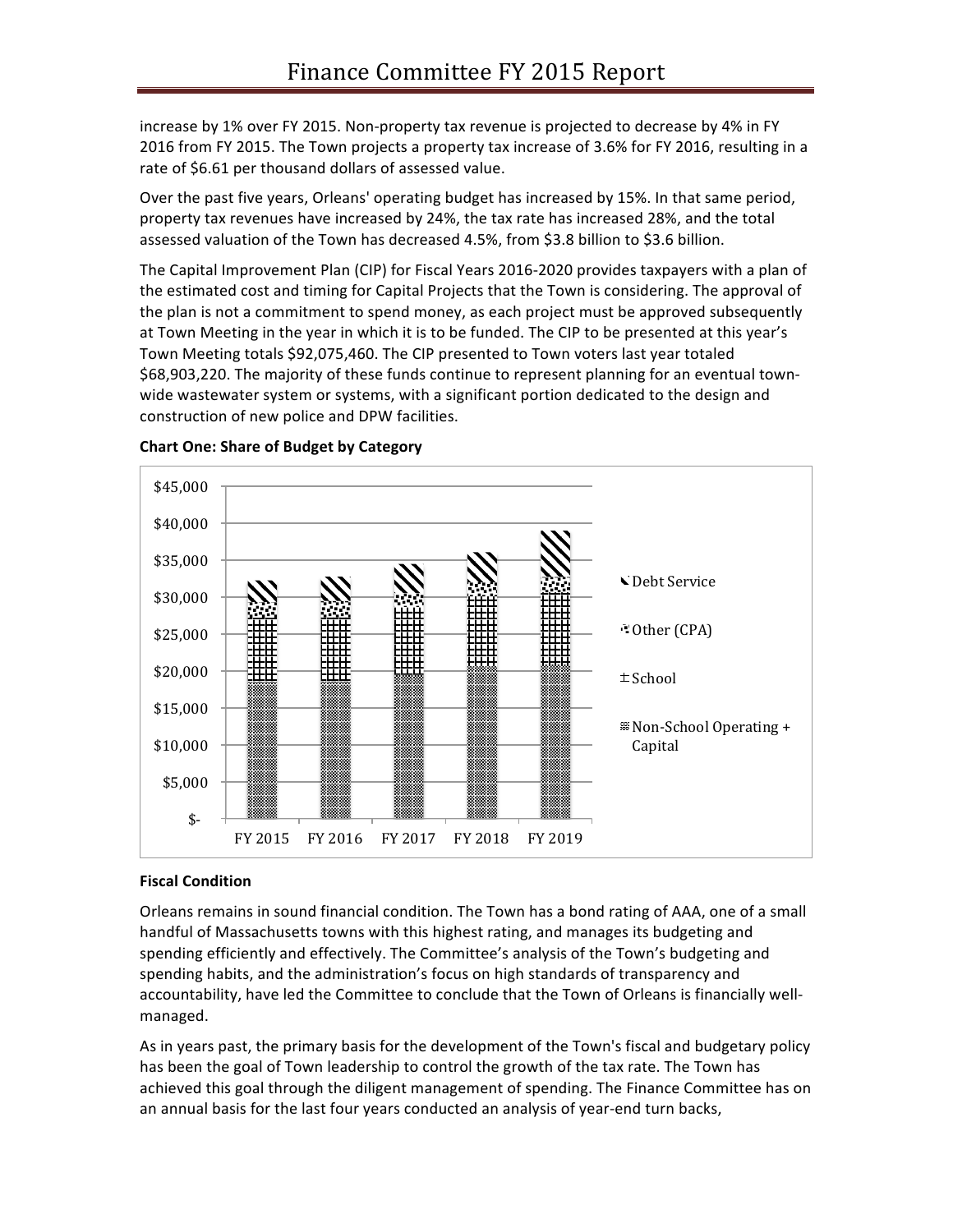representing budgeted but unused amounts returned to the General Fund by departments. The Committee's analysis indicates that departments are regularly returning to the General Fund a total of between \$400,000 and \$600,000. The unusually low interest rate environment that continues to prevail has allowed the Town to continue to borrow at a current interest rate of less than 0.5% in FY 2015. The Town's cost of debt for FY 2016 is anticipated to remain stable.

Property taxes in Orleans remain among the lowest on Cape Cod. As in recent years, the Town continues to apply excess free cash to lowering the tax rate.

### **Infrastructure Investment**

No town on Cape Cod and perhaps in the Commonwealth of Massachusetts gets more in services from its town administration with less than Orleans. The managers and employees of Orleans do more for its citizens and taxpayers with fewer resources, and Orleans is efficientlymanaged. The low tax rate that we enjoy is a product of that frugality, and Orleans' taxpayers have been well-served by this approach.

However, one consequence of this approach of keeping spending under control has been the gradual but steady depreciation of much of our infrastructure. The capital planning process has, until recently, been largely deferred. In FY 2015, led by the Board of Selectmen, Orleans has taken a new approach to the Capital Improvement Plan, a more detailed and realistic examination of the critical capital and infrastructure needs that the Town faces in the coming five years, and how much that program might cost to taxpayers. This has allowed the Finance Committee to undertake a more objective analysis of the financial effects of an updated CIP. The question of the consequences of squeezing the budget and moving major expenses to the future has been answered: critical infrastructure is getting more and more expensive. There do not seem to be any instances in which a deferred capital expense will be less costly to the Town when it is ultimately undertaken.

The new capital planning process has led to the conclusion that the Town of Orleans faces a significant amount of capital spending in several key areas of our infrastructure, including wastewater, public safety, schools, and public works. Moreover, many of these projects are converging into a relatively small window of time, within the next five to seven years. It is the Finance Committee's responsibility not to take a position on the spending as such, but to take voters through the process and the implications of making these decisions and the information to make an informed decision about capital expenditure requests that are certain to come before Town Meeting over the next five years.

It is the Committee's view that we should look at several categories of infrastructure spending and judge each project on its merits within the framework of its category, and to focus on the benefits and costs to taxpayers.

# **Critical/Non-Discretionary Projects**

This category of infrastructure spending applies to projects that the Town must undertake, for regulatory, public safety, or other reasons. Examples of such projects would be public safety, such as the police facility, wastewater treatment, or other regulated and government-mandated projects.

Projects of this type tend to be expensive, much of that expense being driven by state and federal code compliance laws. The Police Station Building Committee has estimated that approximately 50% of the total cost of the proposed police facility is driven by designing and building it in full compliance with state and federal public safety facility building codes. In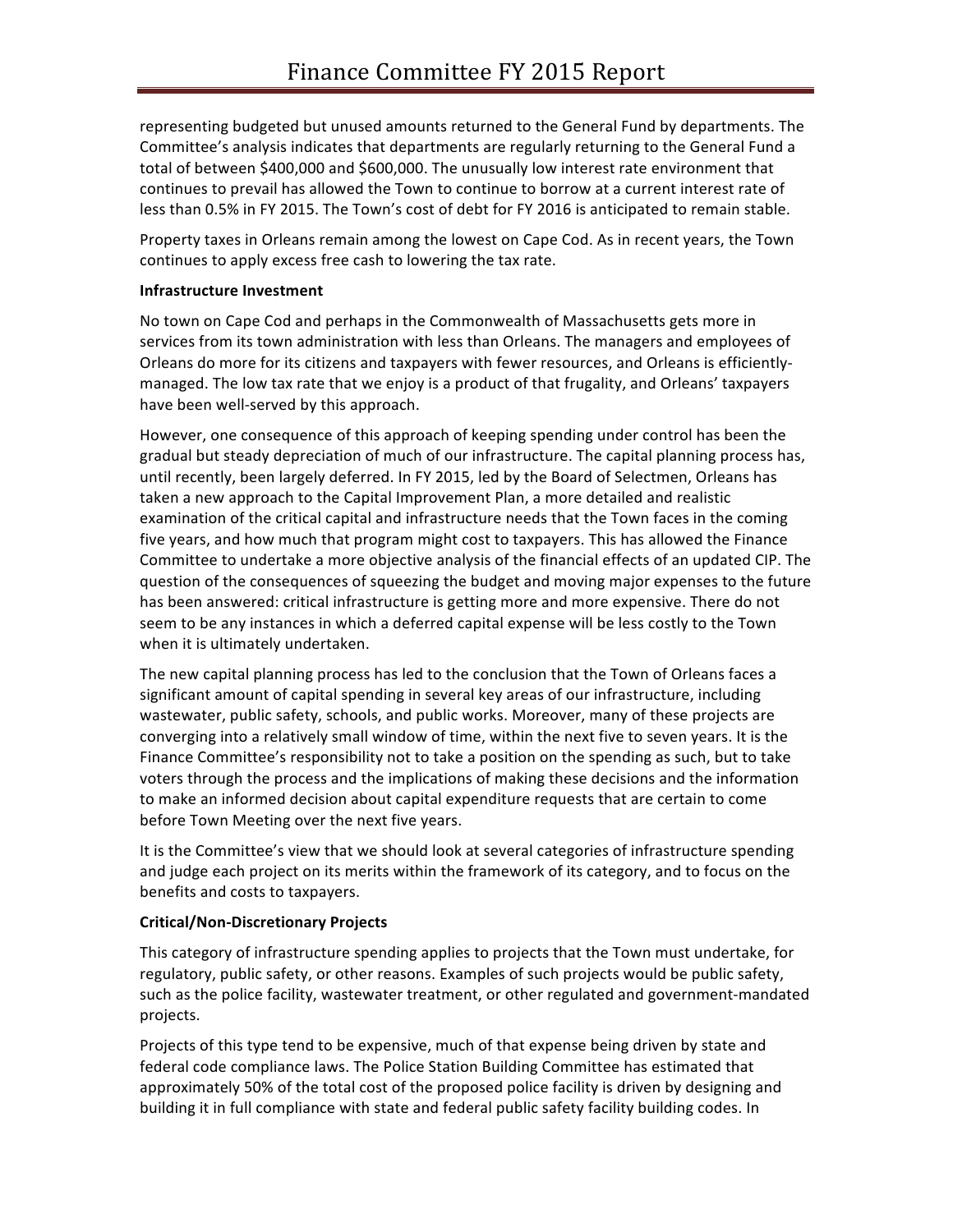addition, investments such as these rarely come with significant offsetting revenue sources or savings.

Because of the lack of revenue and high expense, projects like these generally do not benefit the taxpayer in the form of lower taxes or savings from the alternative outcome of not making the investment. In the case of the police facility, its current condition is such that the police department may not be able to effectively discharge its duties. In the case of wastewater, the Town is the subject of an adopted plan to implement a solution (the so-called "208 Plan"), and is working with government agencies to ensure compliance of the proposed solution to state and federal mandates. In both cases, the Town will need to decide whether or not to spend a significant amount of capital investing in these two areas in the coming years, and we may have limited discretion in choosing how much to spend.

In light of this Hobson's choice scenario, how should we judge these projects? It is the Finance Committee's view that we should think about projects such as these not from the point of view of savings as a result of making the investment, but rather from the point of view of making the investment in as cost-affordable a manner as possible, in distributing the cost of these investments in the most equitable way possible, and in developing a thorough understanding of the benefits to the community in funding them.

In the case of the proposed police facility, the public good seems clear: our safety is protected directly by our police force. It is difficult to put a price tag on that safety, but if the alternative is not having a police facility adequate to ensure that the police force is able to comprehensively and safely discharge its duties, it seems clear that investing in a modern, code-compliant facility is a necessity. Any other solution is not reasonable for taxpayers.

Wastewater presents us with a different set of issues. We have limited discretion on whether or not to undertake a wastewater management plan that involves infrastructure spending, and construction of wastewater infrastructure is costly. Spending on wastewater will affect all taxpayers in Town, and needs to be judged critically according to the potential effects of expenditure of that scale on potential tax rate increases and on the potential for increased investment in the Town center.

From a financial perspective, assuming that the cost of the project is on the lower end of the consensus estimates, and that we are able to finance the projects as inexpensively as possible, it should be possible to spread out the burden of paying for these projects in a manner that is transparent and fair. The Finance Committee, as a liaison to the Orleans Water Quality Advisory Panel, participated fully in all of the panel's meetings, and has worked closely with the Town's engineering and financial advisors in formatting and vetting the financial model analyzing alternative wastewater solutions.

The Finance Committee believes that if we are able to keep the initial cost of our investment into wastewater management infrastructure at a reasonable level, finance it at current favorable rates for which this project is currently eligible, and receive grants and/or debt forgiveness from various state and federal funds, the Town should be able to devise a rate and payment structure that will result in affordable solutions for taxpayers and fee-paying users.

At last year's Special Town Meeting the Committee noted that only about 6% of property taxes in Orleans are paid by commercial properties. There are at least a dozen unutilized or underutilized and vacant commercial properties in downtown alone. Sewering downtown will most likely solve the issues connected with investing in that part of town, creating the potential for an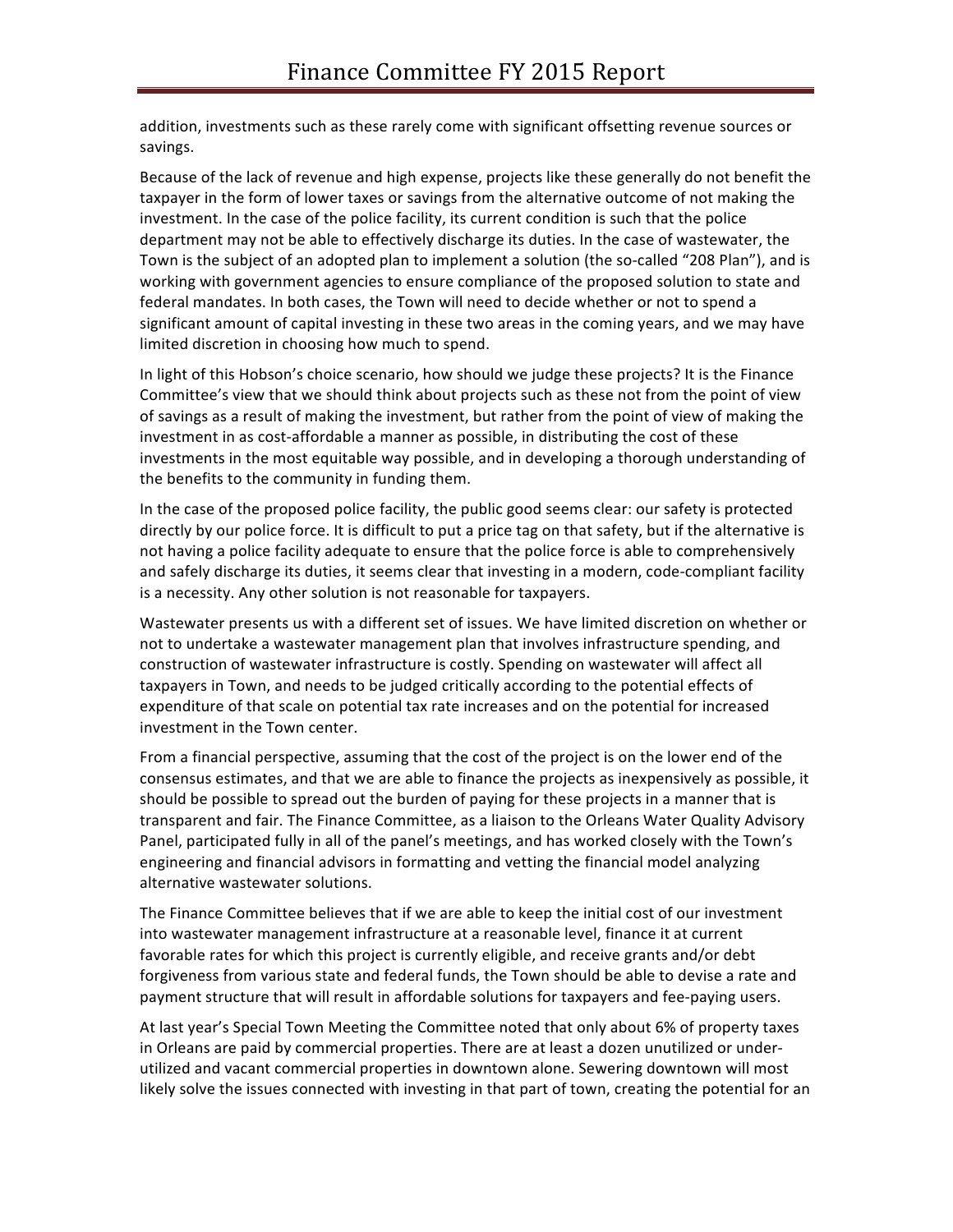expanded commercial tax base, which may mitigate to an extent the tax burden to be borne by residential taxpayers. In addition, to qualify for the lowest-cost funding for the Town's wastewater investment, we must complete a comprehensive planning study for investment in the Town center, which will ensure that any such investment is done according to a wellresearched and coherent plan.

There are, clearly, scenarios in which a comprehensive clean water management program would be both unaffordable for the average taxpayer and unreasonable to recommend to voters. There are also solutions that we should not pursue. A solution that costs too much would be unacceptable in the view of the Finance Committee. But a solution that provides the potential for improved commercial opportunities and revenue downtown, that can be financed creatively, and the costs of which can be equitably allocated should provide a net benefit to all Orleans taxpayers.

# **Discretionary Projects**

There are other projects that the Town will be considering in the coming years as well, all of which can impact the tax rate. Specifically, the Town is currently studying the potential of designing and building a new facility for the Department of Public Works (DPW), at a potentially significant cost. This, however, is a partially discretionary expenditure, which the Committee thinks should be judged according to a different standard.

A facility like the one being proposed for DPW has two critical differences from the nondiscretionary projects: 1) we can decide not to do parts of it, avoiding some of the significant capital expense involved; and 2) if we choose to do it all, that decision should be based on projected net costs and savings generated as a direct result of making the investment. If the annual cost to the Town of the project (the cost to taxpayers in interest and principal repayments for the project) is greater than the annual costs saved in the DPW budget as a result of constructing the new facility, then from a financial point of view the project would require further justification, similar to other subsidized Town operations such as the Transfer Station.

In other words, the DPW's budget would need to shrink (i.e. realize actual cost savings) on an annual basis in an amount equal to or greater than the cost to the Town of paying off the annual interest and principal for the project. There may be other benefits of the project, such as bringing the DPW's facilities up to code, realizing productivity gains through centralizing maintenance, equipment and personnel, extending the life of vehicles, improving working conditions, and others. But if the project does not generate net cost savings over its working life, it will be challenging to gain priority in the CIP and should be judged critically from that point of view.

The Finance Committee serves as a liaison to the DPW Building Committee, and is working diligently in developing an understanding of this project's financial parameters, and will make any judgment on the project based on a thorough analysis of these parameters.

# **Other Projects**

Another category of infrastructure project would be something like the intersection project approved at Town Meeting last fall. Public investment in improving common areas such as downtown can add economic value to the Town by increasing foot traffic and commercial revenue, resulting in increased tax receipts. But the case for such investment needs to be made in as comprehensive a way as possible. The Committee remains behind the concept of continued investment in Town infrastructure to the extent that this investment adds value to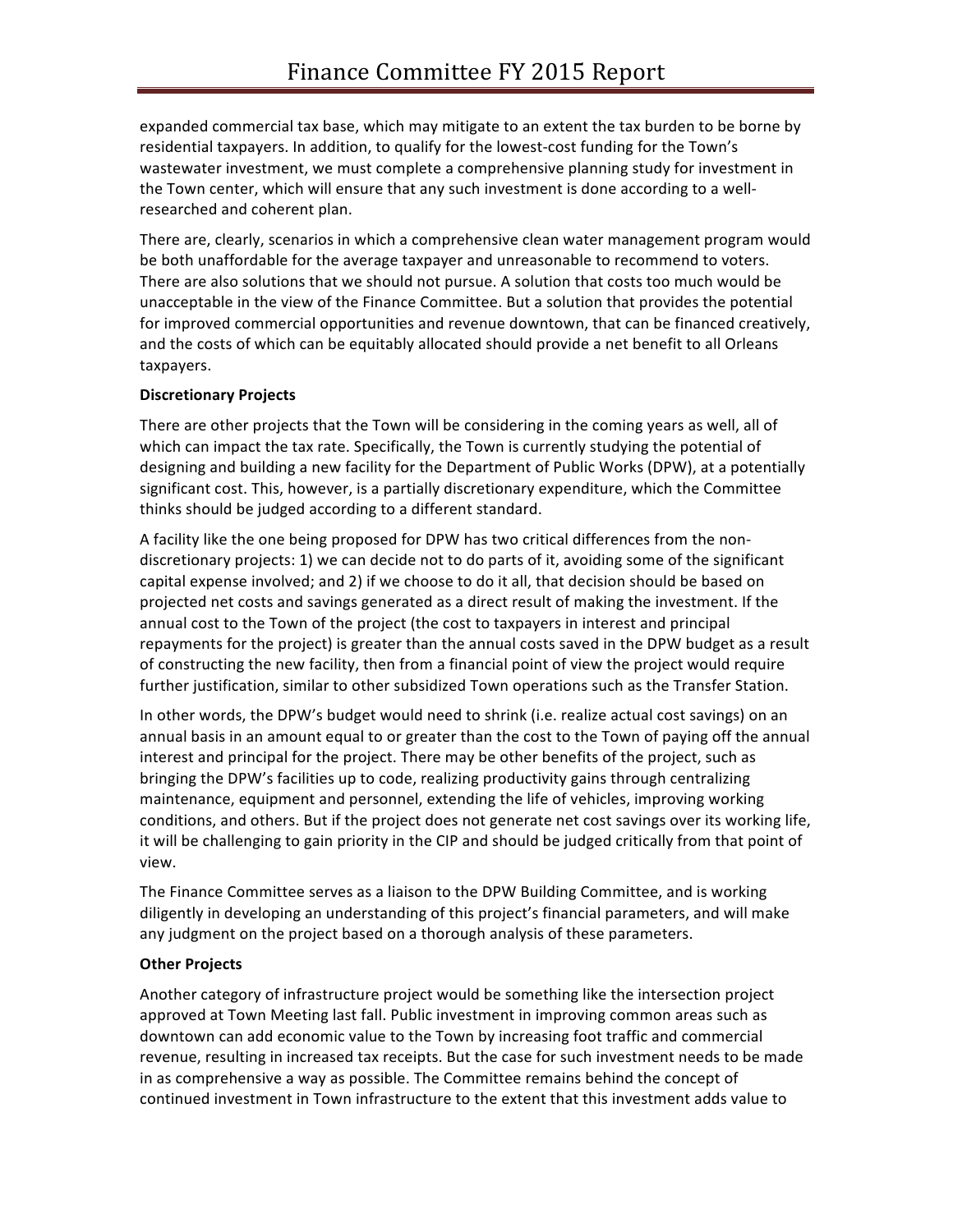downtown businesses by increasing foot traffic and improves the Town's attractiveness as a tourist destination.

It is important to note that to qualify for the lowest-cost financing for our wastewater spending, we are required to adopt a plan for developing the downtown area. The downtown planning report will provide the Selectmen and the Town administration the necessary tools to propose sensible investments in the Town center. This plan is vital for financing the first phase of wastewater investment, as it will allow us to evaluate the economic benefits that residential and commercial properties in the area may derive when they are no longer constrained by Title V restrictions. This information will allow Town planners to calculate equitable charges to downtown properties that will benefit from the sewer.

### **Unfunded Retiree Health (OPEB) Liabilities**

Another important issue facing the Town as we think about future tax rates is the need to pay for our unfunded retiree health (OPEB) liabilities. We currently face an unfunded OPEB liability of approximately \$22 million. The schedule of payments that the Town will make according to this liability is not yet established; the timing of the liability will be determined by the timing of the retirement of Town employees covered by the plan. It is the Committee's view that the Town is not currently funding this liability adequately, and we would encourage any opportunity for the Town to work with the Commonwealth in reaching a clear understanding of the potential schedule of any possible mandated funding of this liability. The Committee feels strongly that the Town should be contributing more to the OPEB fund to dampen the potential shock of a state-mandated funding. The current level of \$150,000 a year is insufficient in the Committee's view, and contributes to our unease at the potential consequences of future contributions in the coming years that may require a tax increase to fund.

### **Centralized Maintenance Contracts**

The Town has a substantial fleet of vehicles and other rolling stock, including police cruisers, ambulances, fire trucks and other fire-department-related vehicles, dump trucks, four-wheel drive trucks, and others. All in all, the Town of Orleans owns and operates approximately 100 registered vehicles and other rolling stock, including multi-purpose items such as tractors and front-end loaders. Currently, each department in the Town has responsibility for seeing to its own department's vehicle maintenance, including determining the maintenance schedule for department vehicles, scheduling appointments with local contractors, having work done on the vehicles, and determining when new vehicles are required. Other than for police cruisers and ambulances, there are no firm Town-wide guidelines for vehicle replacement schedules. The Finance Committee considers this a significant inefficiency in the management of the vehicle fleet and has recommended that the Town centralize its vehicle and other capital asset maintenance programs. Centralizing the management of these assets would both optimize fleet management by allowing a vehicle maintenance specialist to oversee the program, making better decisions based on actual needs, as well as streamline costs related to the management of these assets by eliminating the time commitment for this function from department employees, which should result in more efficient and lower-cost vehicle management.

# **Technology**

In researching the deployment of technology and the potential for investment into efficiency improvements through technology, the Committee has become convinced of the need to make significant improvements in our technological capabilities. In particular, the use of cloud-based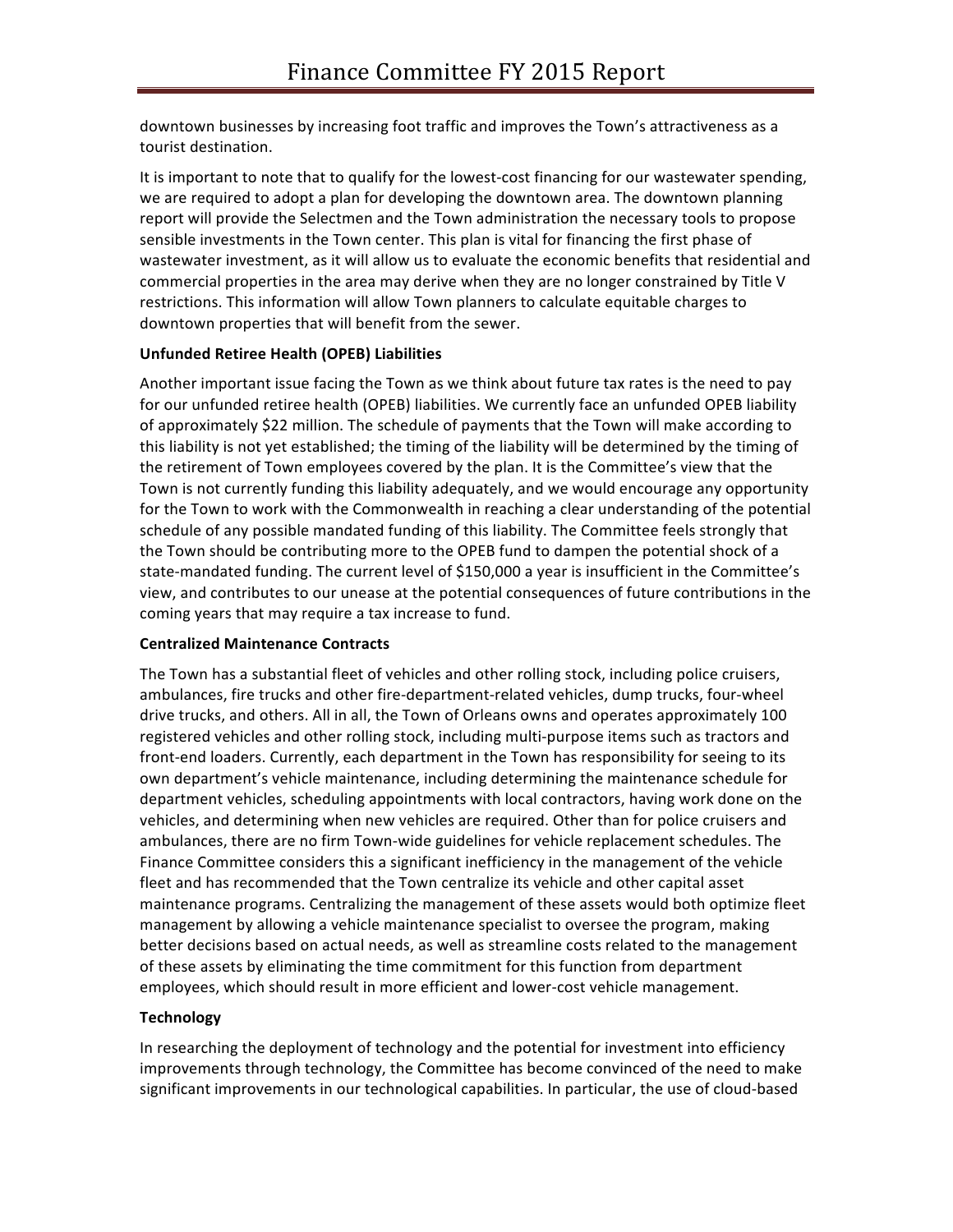technology (as opposed to installed and internally-maintained technology), currently used by the Water Department, has created efficiencies in the management of the Town's water assets by enabling department employees to more efficiently gather, process and store information on assets' status, maintenance schedules, repairs, and other aspects of their management. Other departmental employees can then use the cloud to access this information for their needs, without having to make a printout, create a file, or make a phone call. The potential for this technology to improve efficiency across almost all Town departments is significant, and the Finance Committee has recommended that the Town undertake a comprehensive technology audit to allow the administration and the Board of Selectmen to make more informed judgments about investing in and deploying technology to make Town government more efficient, effective, and less expensive. It is significantly less expensive and more productive to make investments in improving technology rather than new headcount, and the Town should consider this when making decisions about maintaining service levels in light of tight budgets.

# **Use of Funds to Finance Purchases and Other Services**

The Town continues to establish and utilize discrete funds to plan for and pre-fund known or expected expenses for certain functions. These include Stabilization Funds established for pavement management, building and facilities maintenance, water quality, general needs, and a proposed fund for vehicle and equipment maintenance. In addition, funds have been established for ambulance receipts, retiree benefit funding, municipal insurance funding, waterways improvement funding, community preservation, affordable housing, and conservation and wetlands maintenance. The Finance Committee continues to support the establishment and maintenance of these funds where appropriate, and will continue to monitor their performance to ensure that the funds are used only in support of their strictly-defined and chartered purpose, and not used to fund anything outside the scope of that charter. Funds should be restricted to those functions that are known to have upcoming financing needs in the range from tens of thousands to several hundred thousand dollars within a certain time period, but not for larger capital expenses. The use of such funds can help to smooth the tax rate and make upcoming spending needs more transparent, as well as to avoid unexpected requests for appropriations in the operating budget from year to year. But outside of the Ambulance Fund, the Committee strongly recommends that capital spending on major items remain on the capital side of the budget where it belongs.

### **Water Department**

Many Orleans citizens will be aware of two current issues involving the Water Department: the department's progress in installing new water mains, and how the department plans to fund the repair of unexpected water main breaks during the winter of 2015. Information from the Water Department indicates that the water main investment will be paid out of water fees, meaning that full-time residents will be most affected. Funding of the numerous unexpected water main breaks will also be funded entirely from Water Department fees.

The Water Department has developed a comprehensive asset management plan for the next 20 years, which includes proposed rate increases to offset the cost of that plan, reflecting thoughtful planning and efficient department management. The Selectmen have approved a 7% increase in water rates for FY 2016 as part of this plan. Barring unexpected failures or accidents, the Water Department should be entirely self-funded by its planned rates over that planning period.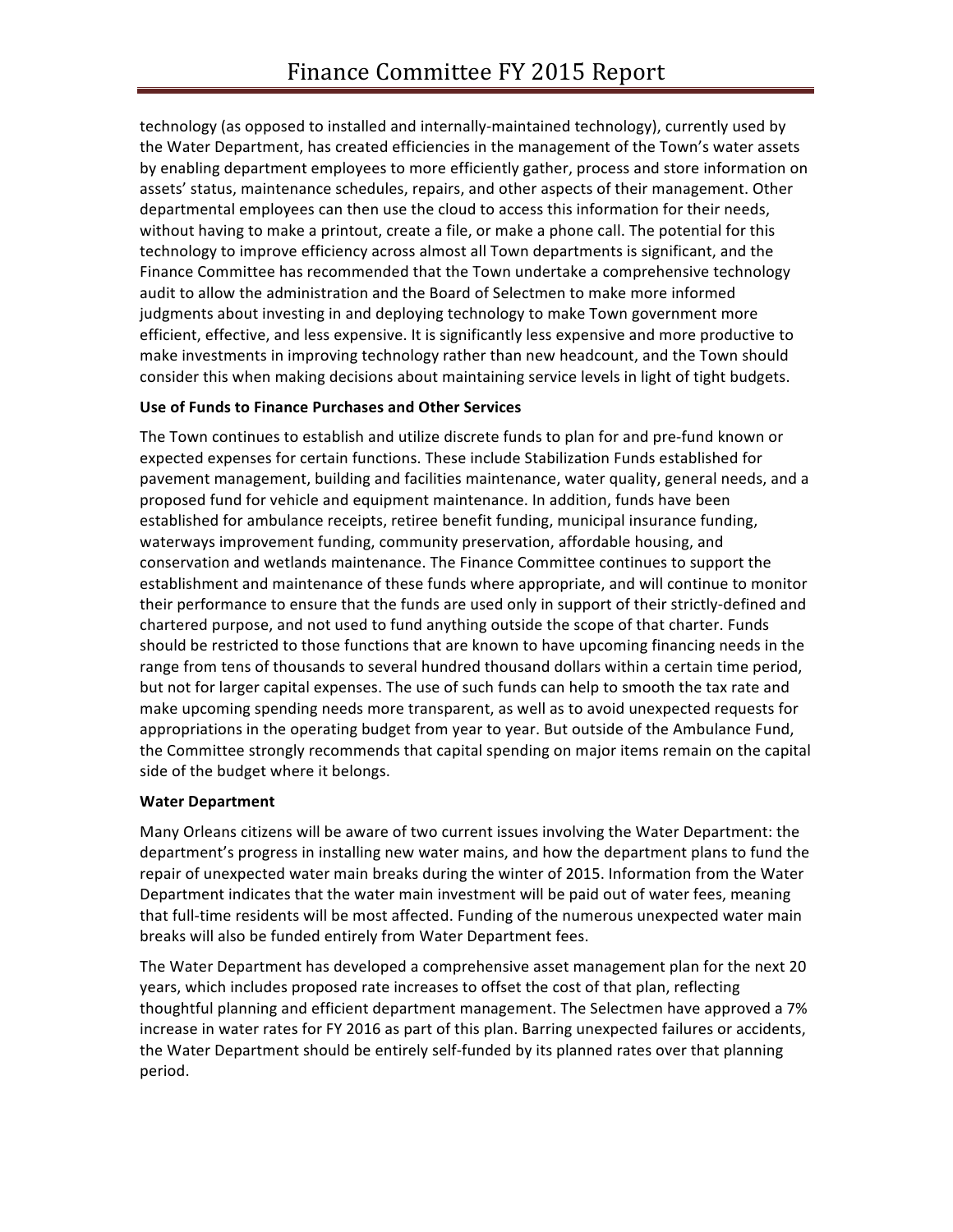# **Town Financial Performance**

The Finance Committee began this year to analyze how the Town of Orleans performs financially compared with some of our peers. Our analysis indicates that Orleans operates an efficient town government. The Committee analyzed several key performance indicators (KPIs) for the Town, and compared those KPIs to other towns' performance in similar areas. Below is a table with some of those comparable KPIs.





*Source:* 

The Town of Orleans is a high performer in per-unit costs of delivery of critical services. Fire and Rescue, which made over 2,000 calls in FY 2015, costs approximately \$1.24 per taxable property per day in Orleans; the Police Department costs approximately \$1.19 per taxable property per day. The Water Department, recognized as one of the best in the Commonwealth, pays for itself entirely through user fees, saving non-resident taxpayers significant costs by requiring users to pay based on usage. There are other such examples of conservative and prudent management of taxpayer dollars, and the Committee will continue to monitor these and other KPIs to track the Town's financial performance and report on the results of these KPIs to Town voters annually.

# **Conclusion**

For the past several years, the Finance Committee has addressed issues of efficiency, effectiveness, and transparency of the budgeting and spending process. The ongoing use of funds, the creation of new funds, movement toward a zero-based budgeting process, improving asset management and a significant improvement in the capital planning process reflect some of that effort, and the Committee will continue to recommend to the Town and the Selectmen

*https://dlsgateway.dor.state.ma.us/DLSReports/DLSReportViewer.aspx?ReportName=Comparative\_Report&ReportTit le=Community%20Comparison%20Report*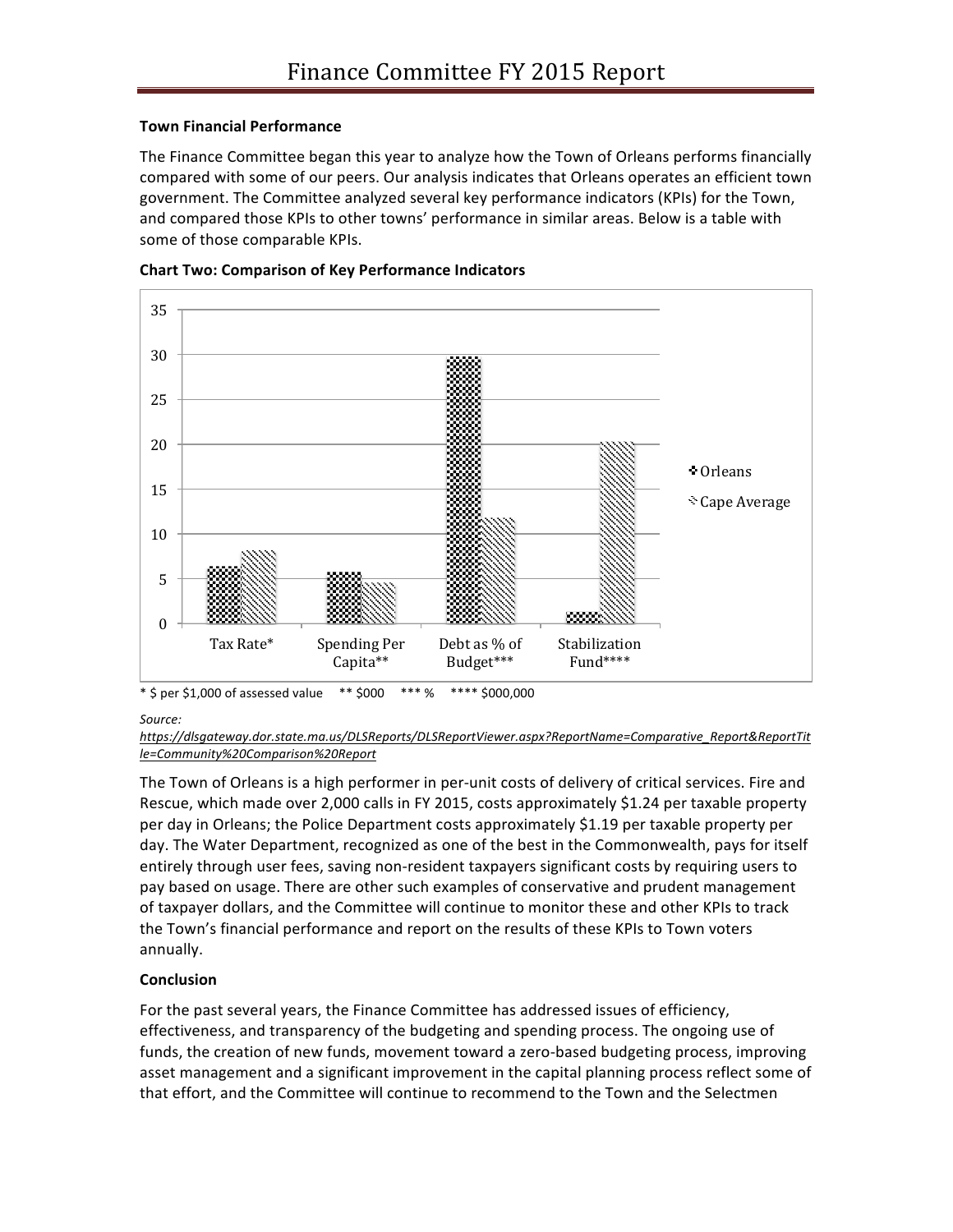policies and actions that we believe will improve our ability to analyze and manage our budgets and spending more efficiently and transparently.

However, there are some important issues facing the Town that we must face up to if we are to realistically determine our Town's future direction and the impact it will have on our taxes. In light of the significant capital spending that the Town faces in the coming five to ten years, we must recognize the fact that the tax rate will go up, potentially significantly compared with the past rate of increase. But the rate of that increase will not depend solely on the amount of money we spend on capital projects, and it is critical for taxpayers to understand what the components are of these potential tax increases. The chart below indicates how much of the Town's debt service is represented by what components.



**Chart Three: Percentage of Total Debt Service Attributable to Capital Line Items\*** 

*\* Assumes 100% of debt service is paid by the tax rate.*

Analysis of this chart indicates that the increase in debt service costs can be broken down as follows:

- debt service attributable to land acquisition and maintenance, schools, non-wastewater construction and other capital spending accounts for 80% of projected debt costs in FY 2016, decreasing to 30% by FY 2020;
- proposed and authorized debt service related to wastewater spending comprises a maximum of approximately 22% of debt service by FY 2020;
- debt service attributable to the proposed police facility comprises approximately 14% of debt service by FY 2020; and
- debt service attributable to the proposed DPW facility comprises approximately 17% of debt service by FY 2020.

Clearly, wastewater spending accounts for a meaningful portion of projected future debt service. However, it is not the lion's share of the projected increase and it is important to understand that if the Town is to be in a position to meet its needs in providing the necessary